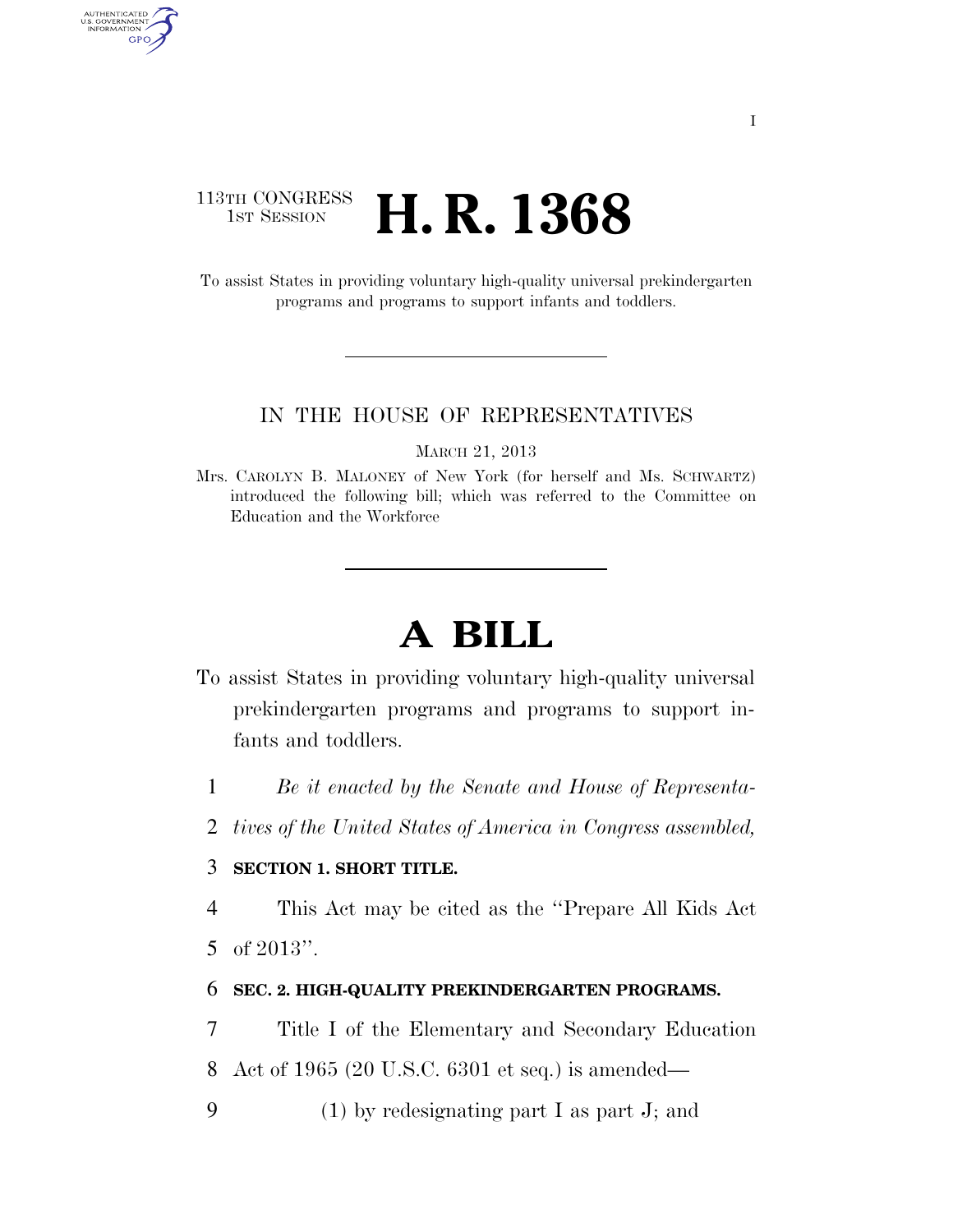| $\mathbf{1}$   | $(2)$ by inserting after part H the following:      |
|----------------|-----------------------------------------------------|
| $\overline{2}$ | "PART I-HIGH-QUALITY PREKINDERGARTEN                |
| 3              | <b>PROGRAMS</b>                                     |
| $\overline{4}$ | "SEC. 1841. FINDINGS.                               |
| 5              | "Congress makes the following findings:             |
| 6              | "(1) Investments in children and early child-       |
| 7              | hood development education should be a national     |
| 8              | priority.                                           |
| 9              | $\lq(2)$ State-funded preschool is the most rapidly |
| 10             | expanding segment of the United States educational  |
| 11             | system, but in many States a lack of stable funding |
| 12             | poses an enormous threat to the provision or con-   |
| 13             | tinuation of high-quality preschool.                |
| 14             | "(3) Researchers, educators, and economists         |
| 15             | have long noted an achievement gap for low-income   |
| 16             | and minority students as compared to their more ad- |
| 17             | vantaged peers that is often already evident when   |
| 18             | children enter school for the first time.           |
| 19             | $(4)$ One study showed that before entering         |
| 20             | kindergarten, the average cognitive scores of pre-  |
| 21             | school-age children in the highest socioeconomic    |
| 22             | group are 60 percent above the average scores of    |
| 23             | preschool-age children in the lowest socioeconomic  |
| 24             | group.                                              |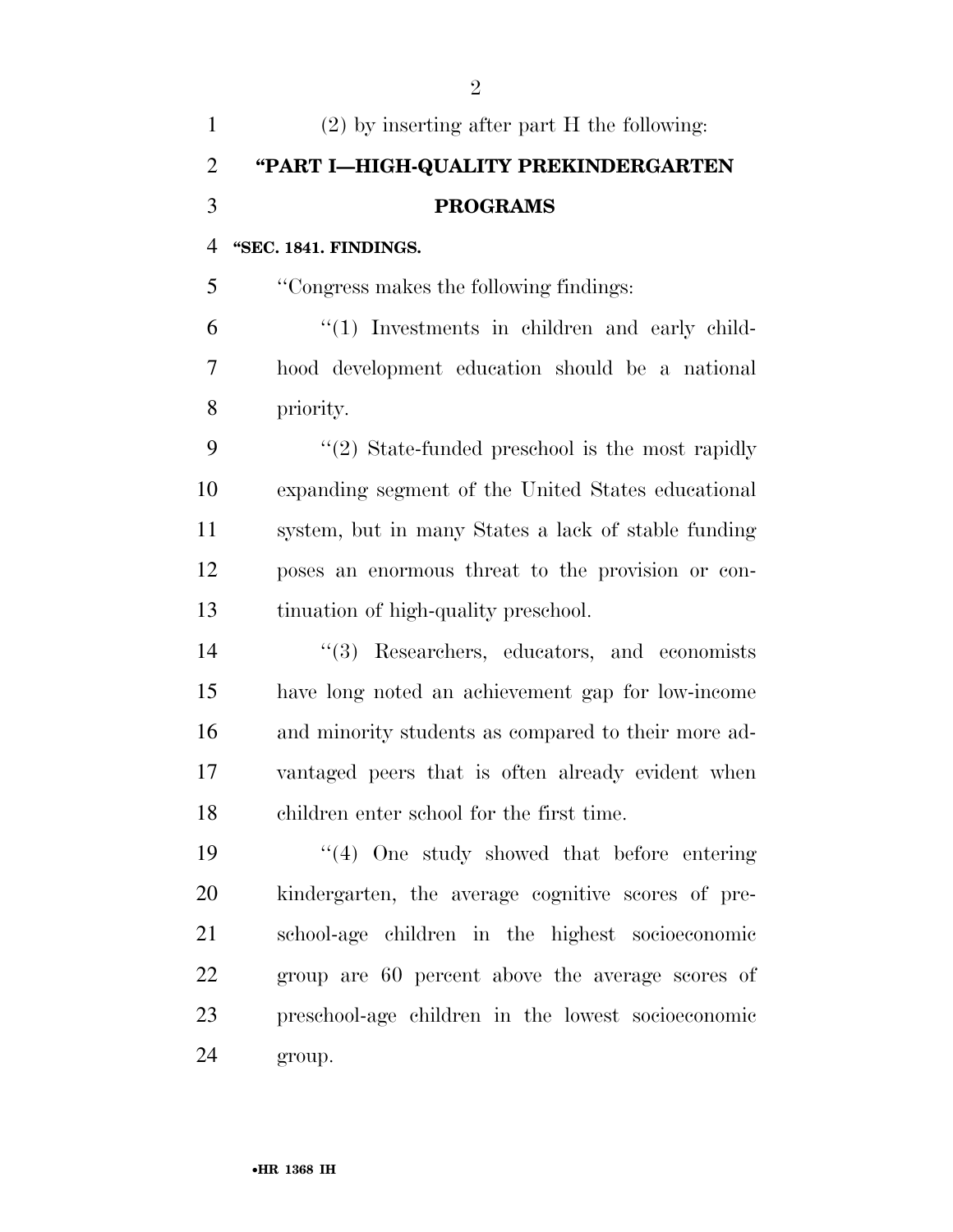| $\mathbf{1}$   | $\lq(5)$ For low-income preschoolers, research         |
|----------------|--------------------------------------------------------|
| $\overline{2}$ | shows that high-quality early education and develop-   |
| 3              | ment is vital to closing the achievement gap between   |
| $\overline{4}$ | them and their more advantaged peers.                  |
| 5              | "(6) Numerous studies have shown that high-            |
| 6              | quality preschool programs—                            |
| 7              | $\lq\lq$ improve a number of specific life out-        |
| 8              | comes for children; and                                |
| 9              | $\lq\lq$ (B) are cost-effective.                       |
| 10             | "(7) The provision of high-quality prekinder-          |
| 11             | garten is a cost-effective investment for children and |
| 12             | for the Nation. Research shows that for every \$1 in-  |
| 13             | vested in high-quality early childhood programs, tax-  |
| 14             | payers save up to \$7 in crime, welfare, remedial and  |
| 15             | special education, and other costs.                    |
| 16             | "(8) High-quality early education increases aca-       |
| 17             | demic success for schoolchildren who received that     |
| 18             | education by-                                          |
| 19             | "(A) improving skills in areas such as fol-            |
| 20             | lowing directions and problem solving;                 |
| 21             | "(B) improving students' performance on                |
| 22             | standardized tests;                                    |
| 23             | $\lq\lq$ reducing grade repetition;                    |
| 24             | $\lq\lq$ reducing the number of students               |
| 25             | placed in special education; and                       |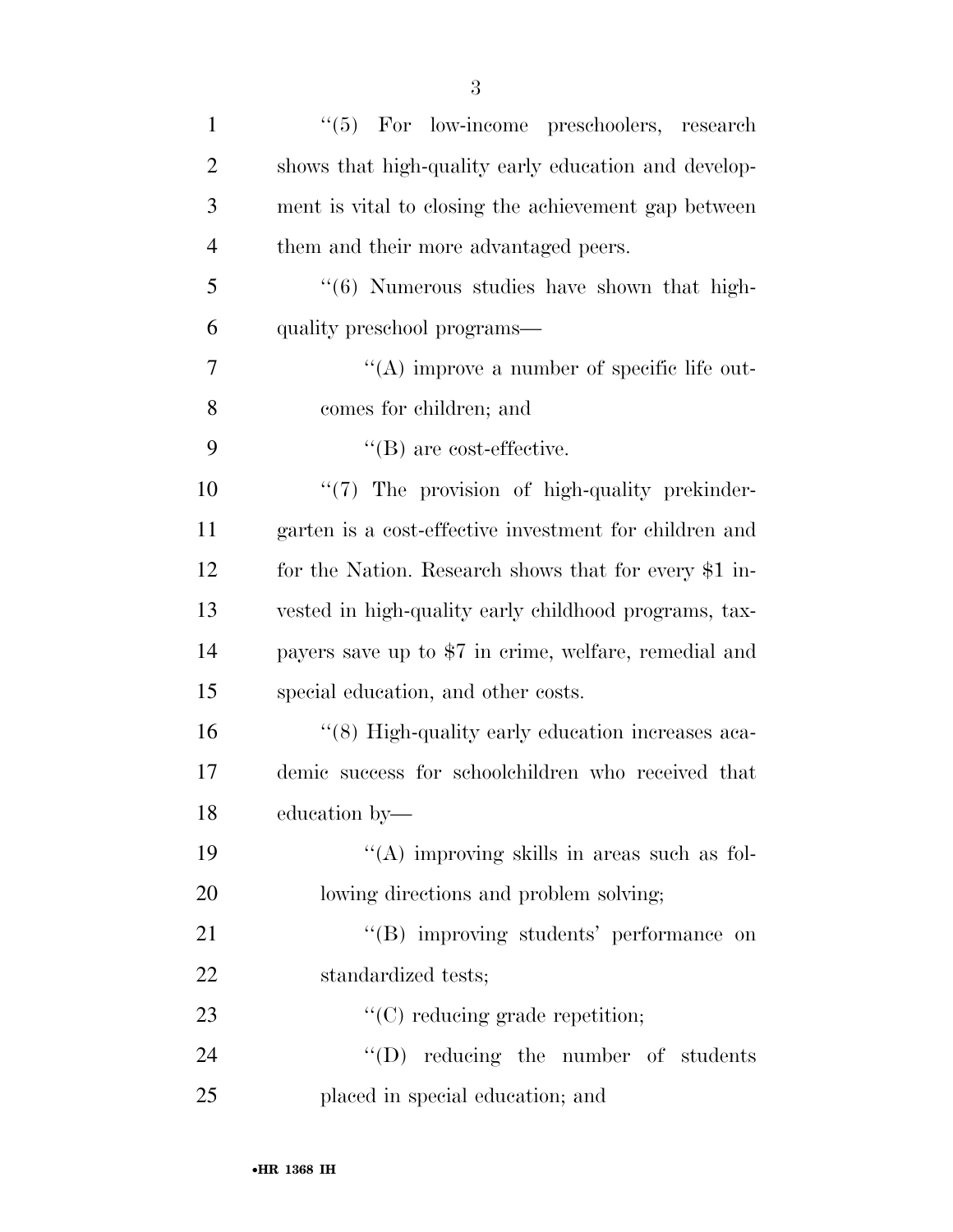| $\mathbf{1}$   | "(E) increasing secondary school gradua-            |
|----------------|-----------------------------------------------------|
| $\overline{2}$ | tion rates.                                         |
| 3              | "(9) High-quality early education promotes re-      |
| $\overline{4}$ | sponsible behavior by teens and adults who received |
| 5              | that education by—                                  |
| 6              | "(A) reducing crime, delinquency, and               |
| $\overline{7}$ | unhealthy behaviors such as smoking and drug        |
| 8              | use;                                                |
| 9              | "(B) lowering rates of teen pregnancy;              |
| 10             | "(C) leading to greater employment and              |
| 11             | higher wages for adults; and                        |
| 12             | $\lq\lq$ (D) contributing to more stable families.  |
| 13             | "(10) High-quality prekindergarten programs         |
| 14             | prepare children to-                                |
| 15             | $\lq\lq$ succeed in school;                         |
| 16             | "(B) achieve higher levels of education;            |
| 17             | and                                                 |
| 18             | $\lq\lq$ (C) become citizens who-                   |
| 19             | "(i) earn more in adulthood;                        |
| 20             | "(ii) compete in the global economy;                |
| 21             | and                                                 |
| 22             | "(iii) contribute to our national pros-             |
| 23             | perity.                                             |
| 24             | $\lq(11)$ The gap in developmental progress prior   |
| 25             | to preschool is significant for thousands of young  |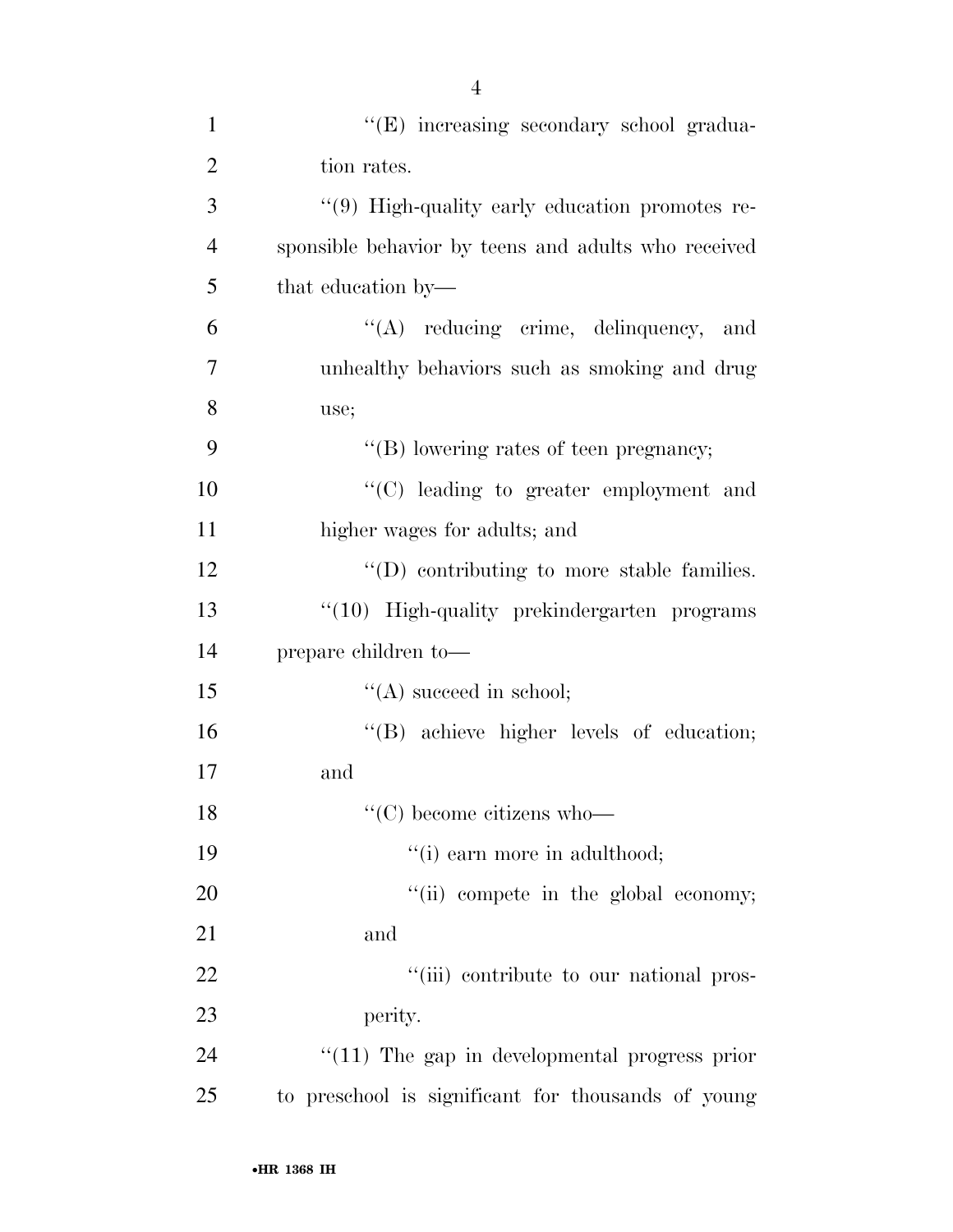| $\mathbf{1}$   | children, and needs to be addressed in order to have   |
|----------------|--------------------------------------------------------|
| $\overline{2}$ | a strong foundation for children's progress in pre-    |
| 3              | school and later years.                                |
| $\overline{4}$ | "SEC. 1842. DEFINITIONS.                               |
| 5              | "In this part:                                         |
| 6              | "(1) CHILD.—The term 'child' means an indi-            |
| 7              | vidual between the ages of birth and the legal entry   |
| 8              | age for which the State provides free kindergarten.    |
| 9              | "(2) FULL-DAY.—The term 'full-day' means a             |
| 10             | school day that is equivalent to a full school day at  |
| 11             | the public elementary schools in the State.            |
| 12             | "(3) POVERTY LINE.—The term 'poverty line'             |
| 13             | has the meaning given the term in section $673(2)$ of  |
| 14             | the Community Services Block Grant Act (42 U.S.C.      |
| 15             | $9902(2)$ ) and includes any revision required by that |
| 16             | section.                                               |
| 17             | "(4) PREKINDERGARTEN PROGRAM.—The term                 |
| 18             | 'prekindergarten program' means a program that—        |
| 19             | $\lq\lq$ serves children who have attained the         |
| 20             | State's legal age for State-funded prekinder-          |
| 21             | garten;                                                |
| 22             | "(B) addresses all domains, including chil-            |
| 23             | dren's cognitive, social, emotional, and physical      |
| 24             | development and approaches to learning; and            |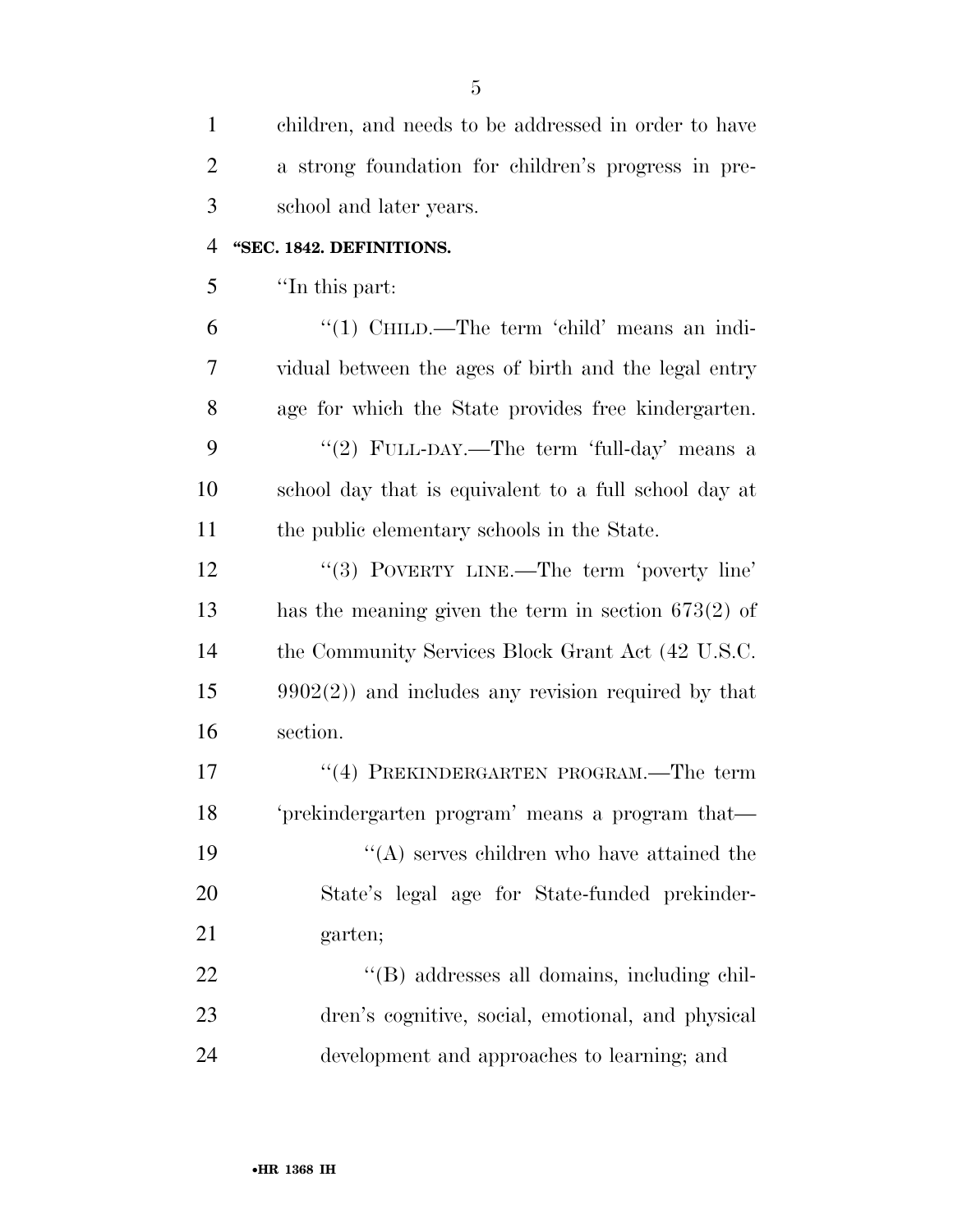| $\mathbf{1}$   | "(C) helps prepare such children for a suc-          |
|----------------|------------------------------------------------------|
| $\overline{2}$ | cessful transition to kindergarten.                  |
| 3              | "(5) PREKINDERGARTEN TEACHER.—The term               |
| $\overline{4}$ | 'prekindergarten teacher' means an individual who    |
| 5              | teaches in a prekindergarten program and—            |
| 6              | $\lq\lq$ has a baccalaureate degree with a           |
| 7              | specialization in early childhood education or       |
| 8              | early childhood development; or                      |
| 9              | $\lq\lq (B)$ during the 6-year period following the  |
| 10             | first date on which the individual is employed       |
| 11             | as a teacher in a prekindergarten program as-        |
| 12             | sisted under this part, is working toward such       |
| 13             | degree.                                              |
| 14             | ``(6)<br>QUALIFIED PREKINDERGARTEN<br>PRO-           |
| 15             | VIDER.—The term 'qualified prekindergarten pro-      |
| 16             | vider' includes a provider of a prekindergarten pro- |
| 17             | gram, a Head Start agency, a provider of a child     |
| 18             | care program, a school, or other entities providing  |
| 19             | prekindergarten services for eligible children that— |
| 20             | $\lq\lq$ is in existence on the date of the          |
| 21             | qualification determination;                         |
| 22             | "(B) has demonstrated experience in pro-             |
| 23             | viding early childhood education services to chil-   |
| 24             | dren; and                                            |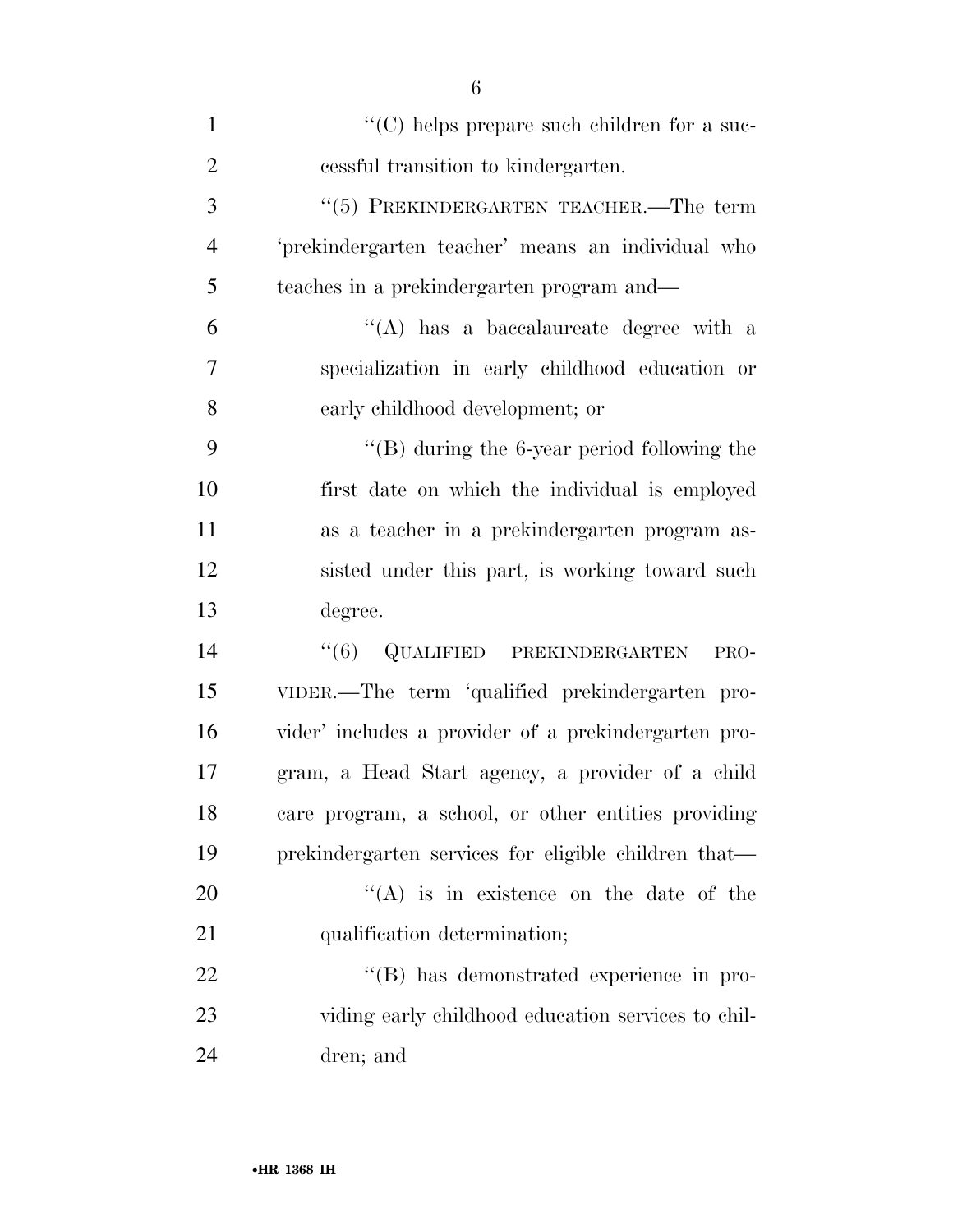''(C) has met applicable requirements under State or local law that are designed to protect the health and safety of children and that are applicable to child care providers, or similar health and safety standards for public elementary and secondary schools.

7 "'(7) STATE ADVISORY COUNCIL ON EARLY CHILDHOOD EDUCATION AND CARE.—The term 'State Advisory Council on Early Childhood Edu- cation and Care' means the State Advisory Council on Early Childhood Education and Care designated or established under section 642B of the Head Start Act (42 U.S.C. 9837b) for a State.

# **''SEC. 1843. PROGRAM AUTHORIZATION.**

 ''(a) PREKINDERGARTEN INCENTIVE FUND.—The Secretary of Education, in collaboration and consultation with the Secretary of Health and Human Services, shall create a Prekindergarten Incentive Fund, to be adminis-tered by the Secretary of Education.

 ''(b) GRANTS.—In administering the Fund, the Sec- retary shall award grants to eligible States based on a for- mula established by the Secretary in accordance with sub- section (c), to pay for the Federal share of the cost of awarding subgrants to qualified prekindergarten providers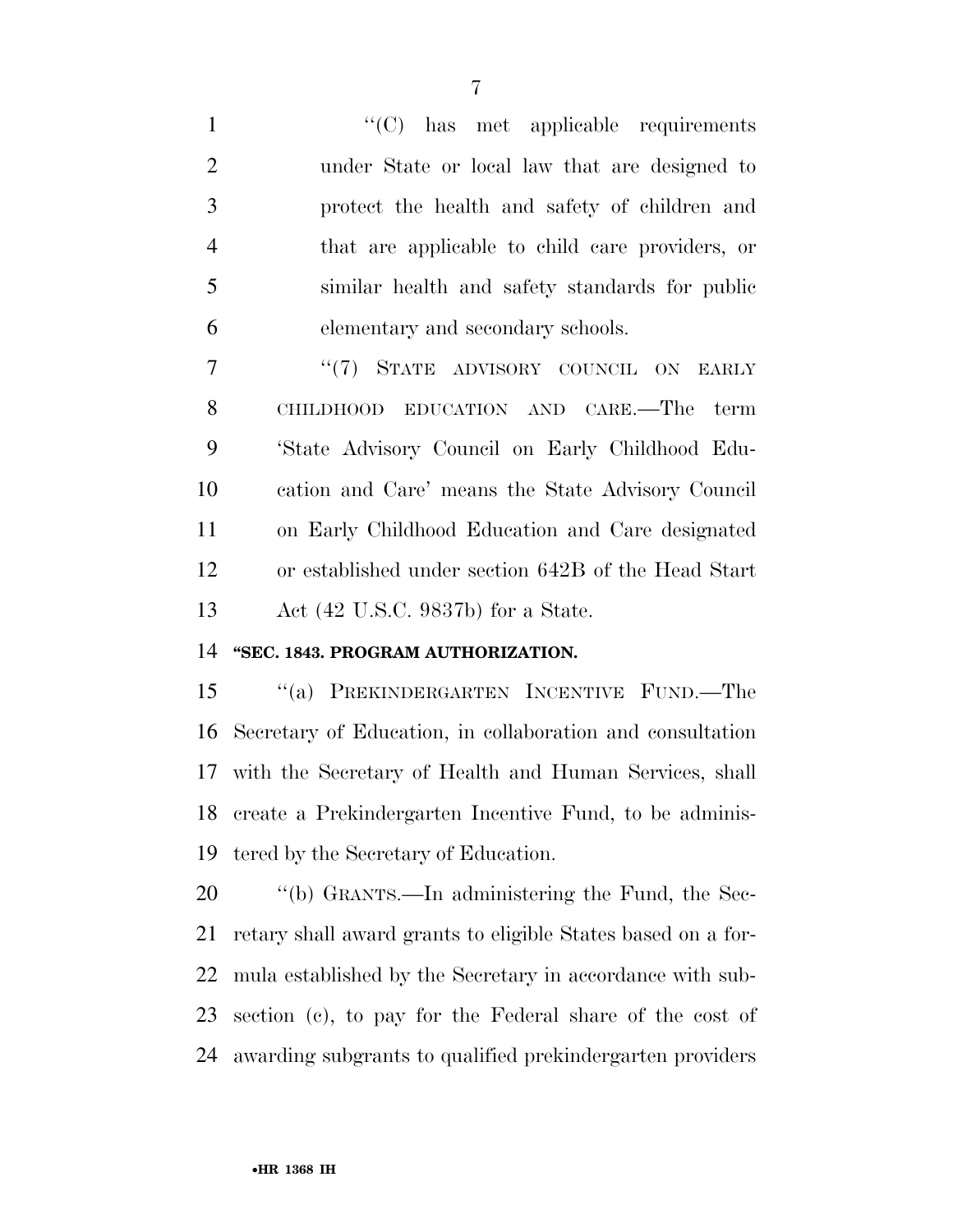to establish, expand, or enhance voluntary high-quality full-day prekindergarten programs.

 ''(c) MINIMUM ALLOTMENT.—No State shall receive a grant allotment under subsection (b) for a fiscal year that is less than one-half of 1 percent of the total amount made available to carry out this part for such fiscal year.

# **''SEC. 1844. STATE APPLICATIONS AND REQUIREMENTS.**

 ''(a) DESIGNATED STATE AGENCY.—To be eligible to receive a grant under this part, a State shall designate a State agency to administer the State program of assist- ance for prekindergarten programs funded through the grant, including receiving and administering funds and monitoring the programs.

 ''(b) STATE APPLICATION.—In order for a State to be eligible to receive a grant under this part, the des- ignated State agency shall submit an application to the Secretary at such time, in such manner, and containing such information as the Secretary may reasonably require, including—

 $\frac{1}{20}$  (1) an assurance that the State will award subgrants for prekindergarten programs in amounts that are sufficient to provide a high-quality pre-kindergarten experience;

24 ''(2) an assurance that not less than 25 percent of the qualified prekindergarten providers receiving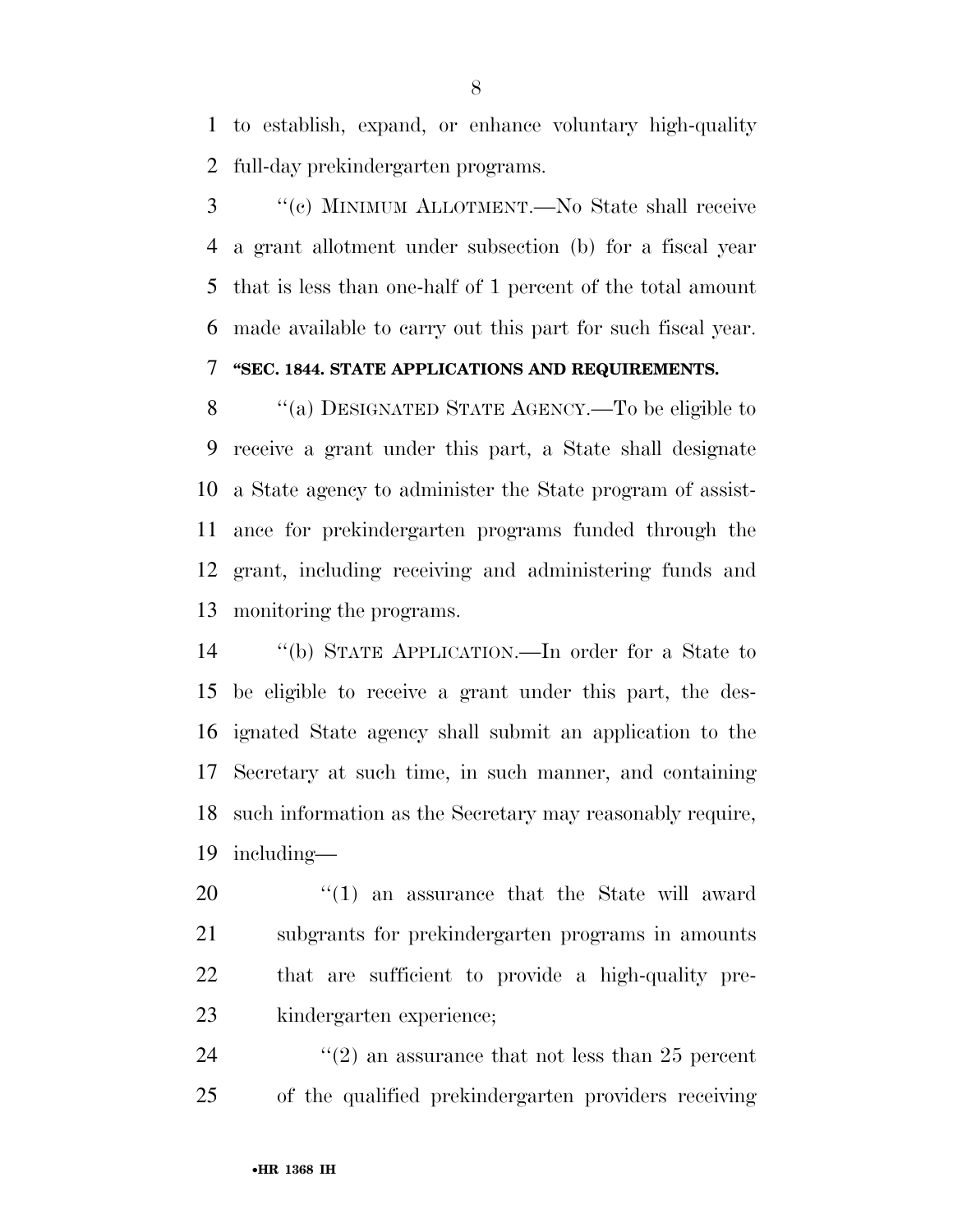such subgrants will be providers of community-based

| $\overline{2}$ | programs;                                              |
|----------------|--------------------------------------------------------|
| 3              | $(3)$ a description of the number of children in       |
| $\overline{4}$ | the State who are eligible for the prekindergarten     |
| 5              | programs and the needs that will be served through     |
| 6              | the prekindergarten programs;                          |
| 7              | $\lq(4)$ a description of how the State will ensure    |
| 8              | that the subgrants are awarded to a wide range of      |
| 9              | types of qualified prekindergarten providers;          |
| 10             | $\lq(5)$ a description of how the designated State     |
| 11             | agency will collaborate and coordinate activities with |
| 12             | the State Advisory Council on Early Childhood Edu-     |
| 13             | cation and Care, State-funded providers of pre-        |
| 14             | kindergarten programs, providers of federally funded   |
| 15             | programs such as Head Start agencies, local edu-       |
| 16             | cational agencies, and child care providers;           |
| 17             | $``(6)$ a description of how the State will ensure,    |
| 18             | through a monitoring process, that qualified pre-      |
| 19             | kindergarten providers receiving the subgrants pro-    |
| 20             | vide prekindergarten programs that meet the stand-     |
| 21             | ards of high-quality early education, and use funds    |

appropriately;

23 ''(7) a description of how the State will meet the needs of the most disadvantaged students, in-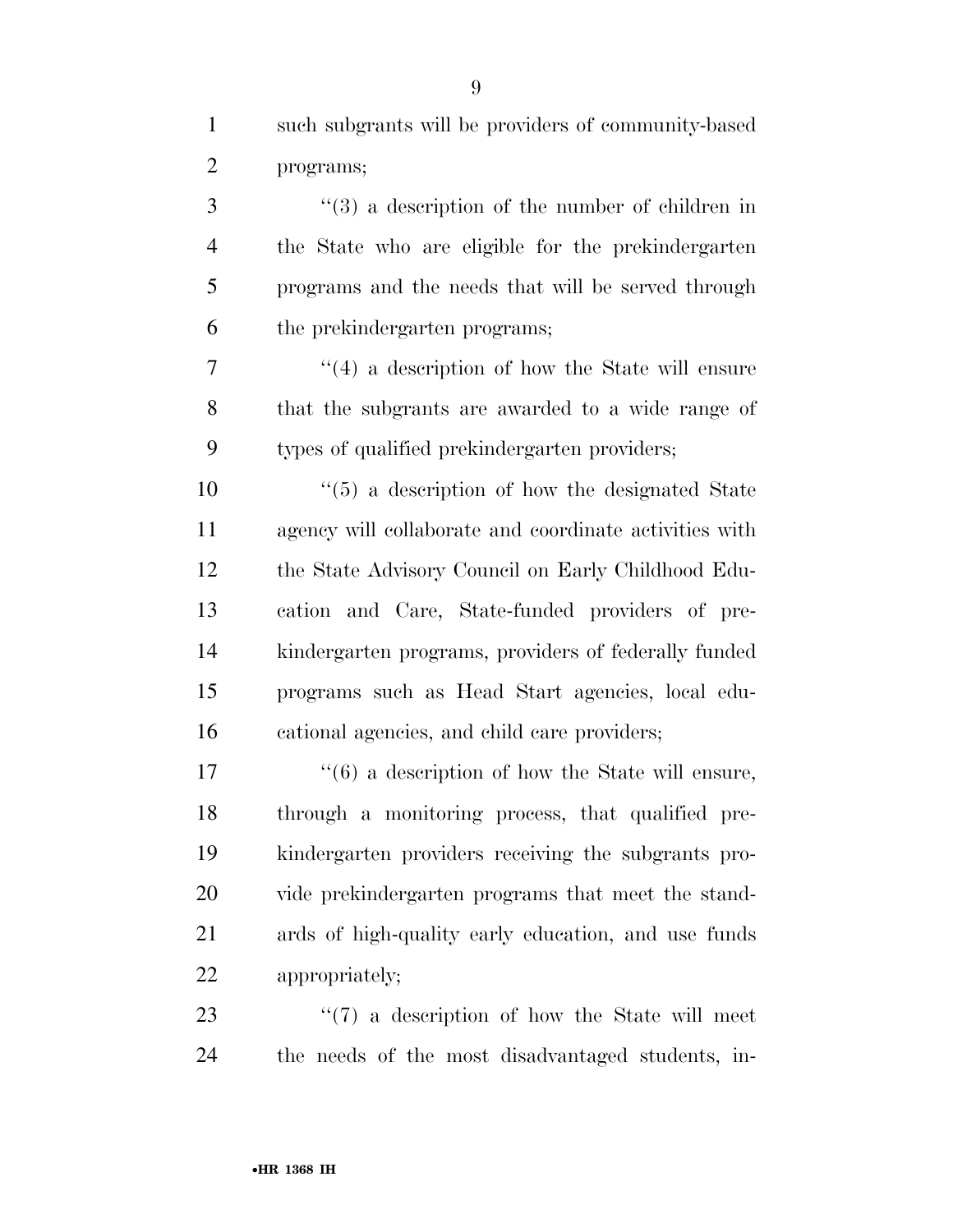| $\mathbf{1}$   | cluding families at or below 200 percent of the pov- |
|----------------|------------------------------------------------------|
| $\overline{2}$ | erty line;                                           |
| 3              | $\cdot$ (8) a description of how the State will meet |
| $\overline{4}$ | the needs of working parents; and                    |
| 5              | $(9)$ a description of how the State will assist     |
| 6              | in providing professional development assistance to  |
| 7              | prekindergarten teachers and teacher aides.          |
| 8              | "(c) STATE AND FEDERAL CONTRIBUTIONS.—               |
| 9              | "(1) FEDERAL SHARE.—The Federal share of             |
| 10             | the cost described in section $1843(b)$ shall be 50  |
| 11             | percent. The State shall provide the non-Federal     |
| 12             | share of the cost in eash.                           |
| 13             | "(2) NON-FEDERAL SHARE.—The State shall              |
| 14             | provide the non-Federal share of the cost described  |
| 15             | in section 1843(b) in cash. A State may include, as  |
| 16             | State's non-Federal share, State funds des-<br>the   |
| 17             | ignated for State prekindergarten programs or to     |
| 18             | supplement Head Start programs, but may not in-      |
| 19             | clude any funds that are attributed as matching      |
| 20             | funds, as part of a non-Federal share, or as a main- |
| 21             | tenance of effort requirement, for any other Federal |
| 22             | program.                                             |
| 2 <sub>2</sub> | "(d) SUPPLEMENTARY FEDERAL FUNDING Funds             |

 ''(d) SUPPLEMENTARY FEDERAL FUNDING.—Funds made available under this part may be used only to supple-ment and not supplant other Federal, State, local, or pri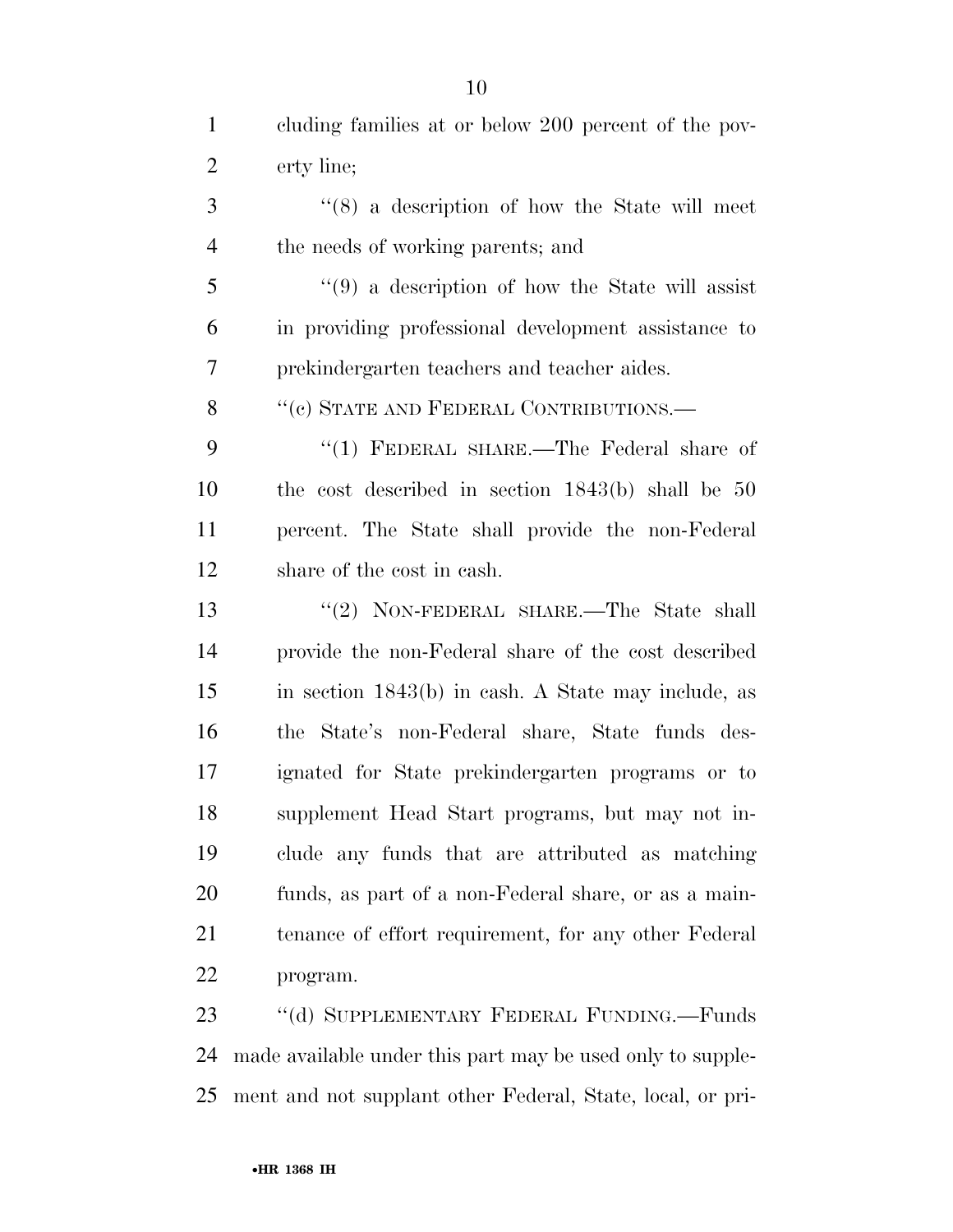vate funds that would, in the absence of the funds made available under this part, be made available for early child-hood programs.

 ''(e) MAINTENANCE OF EFFORT.—A State that re- ceives a grant under this part for a fiscal year shall main- tain the expenditures of the State for early childhood pro- grams at a level not less than the level of such expendi-tures of the State for the preceding fiscal year.

#### **''SEC. 1845. STATE SET ASIDES AND EXPENDITURES.**

10 "(a) INFANT AND TODDLER SET ASIDE.—Notwith- standing section 1843, a State shall set aside not less than 15 percent of the funds made available through a grant awarded under this part for the purpose of funding high- quality early childhood development programs for children from birth through age 3. Funds made available under this subsection may also be used for professional develop- ment for teachers and teacher aides in classrooms for chil-dren from birth through age 3.

 ''(b) EXTENDED DAY AND EXTENDED YEAR SET ASIDE.—Notwithstanding section 1843, a State shall set aside not less than 10 percent of the funds made available through a grant awarded under this part for the purpose of extending the hours of early childhood development pro- grams to create extended day and extended year pro-grams.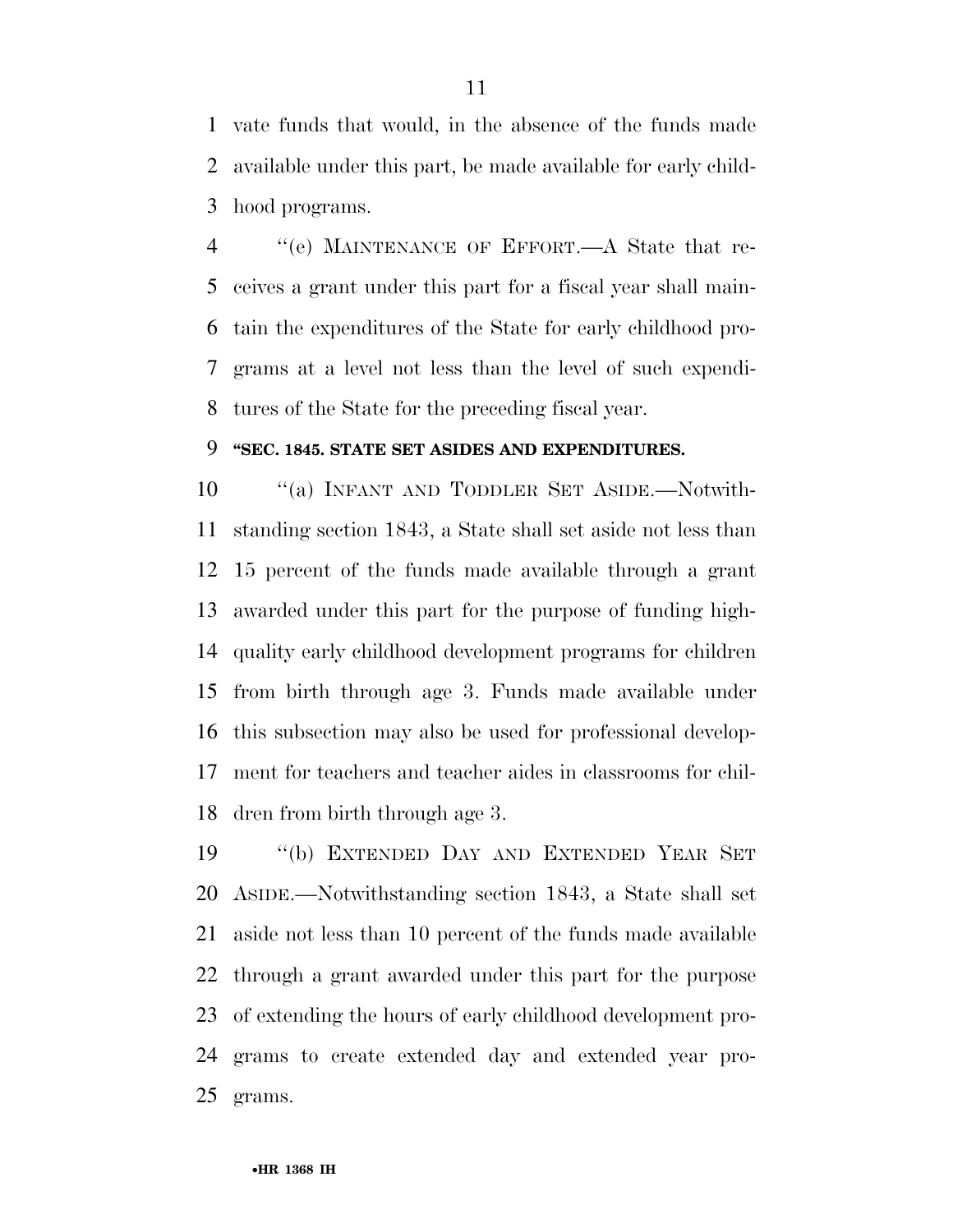''(c) ADMINISTRATIVE EXPENSES.—Not more than 5 percent of the funds made available through a grant awarded under this part may be used for administrative expenses, including monitoring.

## **''SEC. 1846. LOCAL APPLICATIONS.**

 ''To be eligible to receive a subgrant under this part, a qualified prekindergarten provider shall submit an appli- cation to the designated State agency at such time, in such manner, and containing such information as the agency may reasonably require, including—

 $\frac{1}{2}$  (1) a description of how the qualified pre- kindergarten provider will meet the diverse needs of children in the community to be served, including children with disabilities, children whose native lan- guage is not English, children with other special needs, children in the State foster care system, and homeless children;

18  $(2)$  a description of how the qualified pre- kindergarten provider will serve eligible children who are not served through similar services or programs;

 "(3) a description of a plan for actively involv- ing parents and families in the prekindergarten pro- gram and the success of their children in the pro-gram;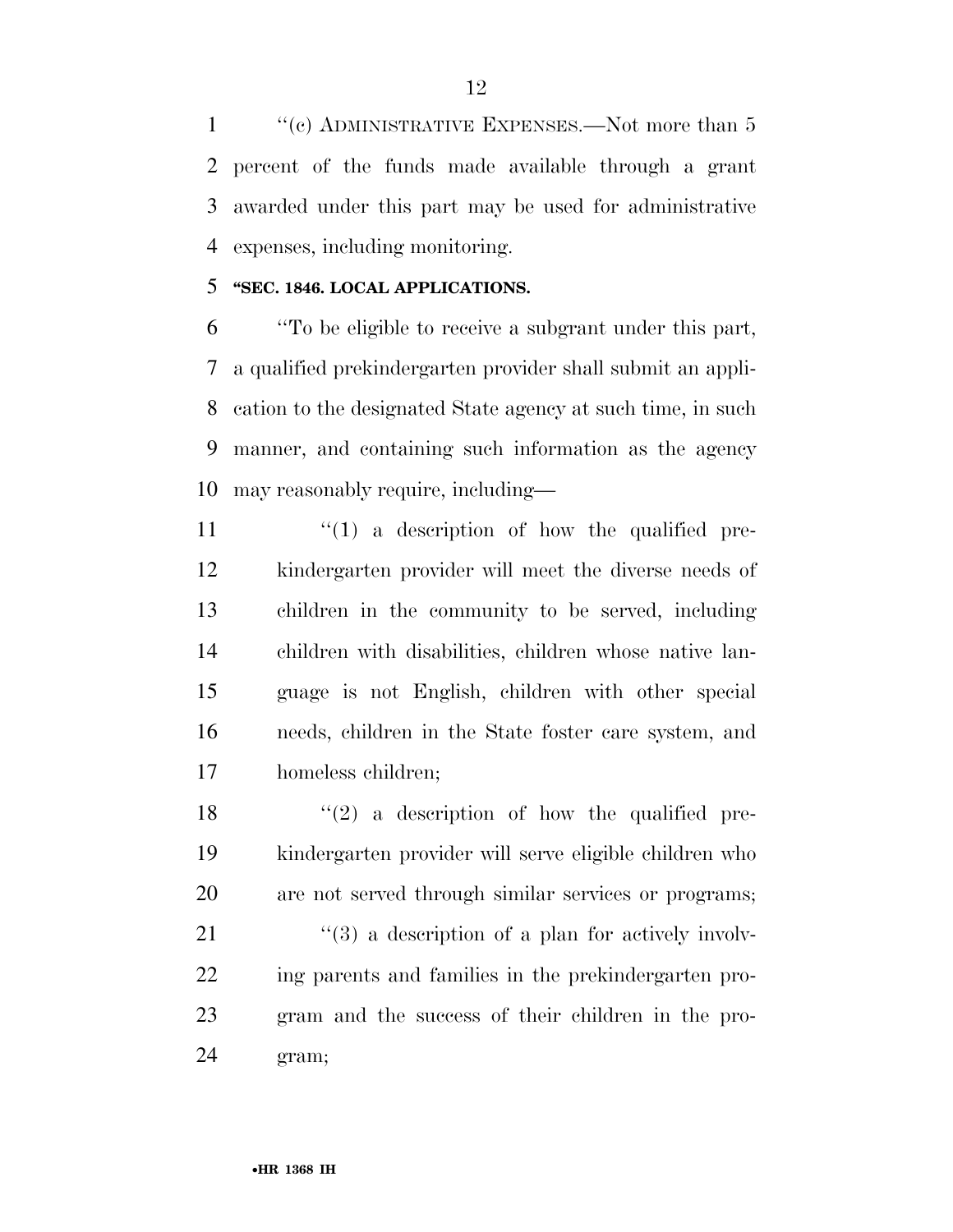1 ''(4) a description of how children in the pre- kindergarten program, and their parents and fami- lies, will receive referrals to, or assistance with, ac- cessing supportive services provided within the com-munity;

 $(6)$  <sup>"</sup>(5) a description of how the qualified pre- kindergarten provider collaborates with the State Advisory Council on Early Childhood Education and Care and providers of other programs serving chil- dren and families, including Head Start agencies, providers of child care programs, and local edu- cational agencies, to meet the needs of children, families, and working families, as appropriate; and

 ''(6) a description of how the qualified pre- kindergarten provider will collaborate with local edu- cational agencies to ensure a smooth transition for participating students from the prekindergarten pro- gram to kindergarten and early elementary edu-cation.

 **''SEC. 1847. LOCAL PREKINDERGARTEN PROGRAM RE-QUIREMENTS.** 

22 "(a) MANDATORY USES OF FUNDS.—A qualified pre- kindergarten provider that receives a subgrant under this part shall use funds received through the grant to estab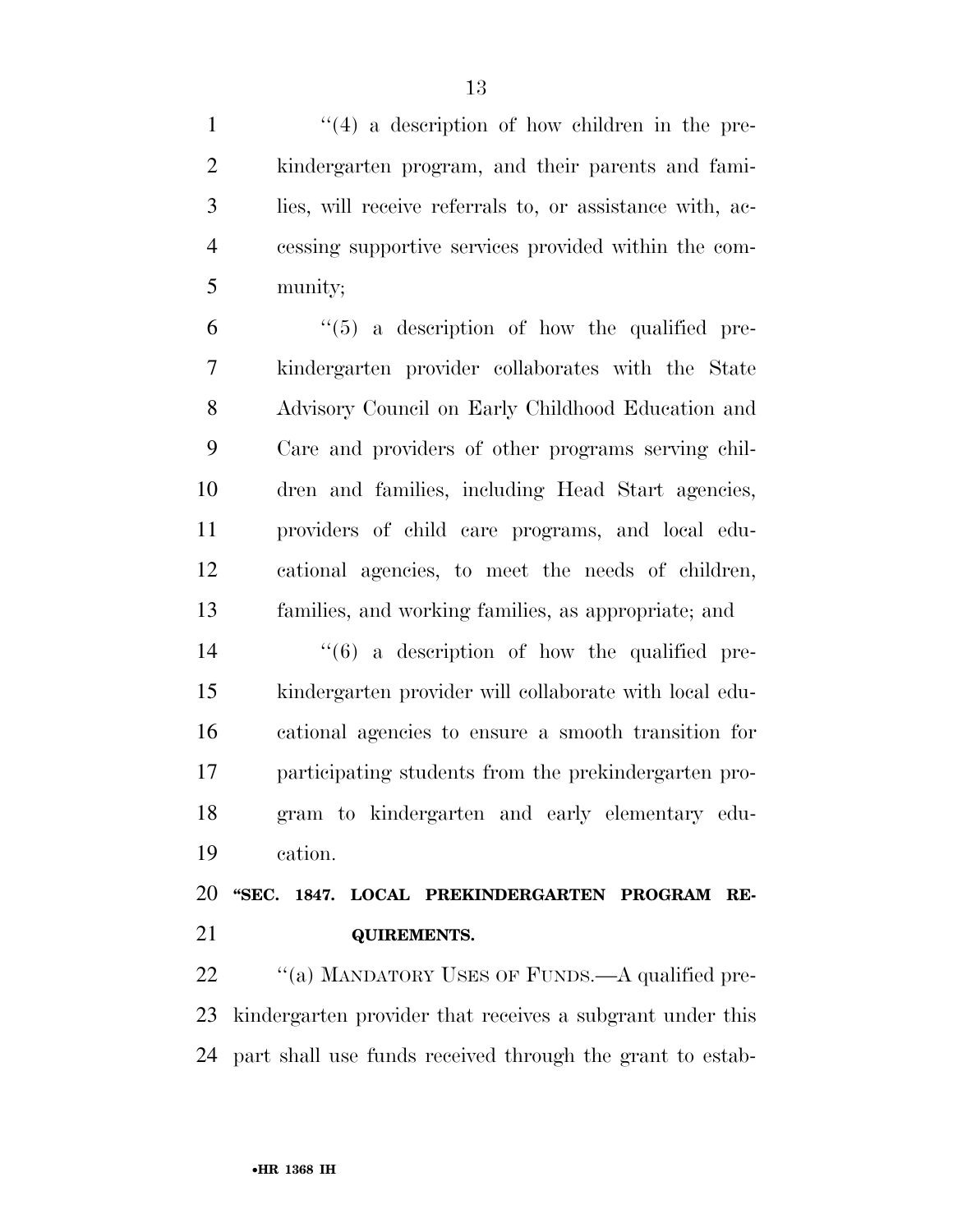lish, expand, or enhance prekindergarten programs for children who are ages 3 through 5, including—

 ''(1) providing a prekindergarten program that supports children's cognitive, social, emotional, and physical development and approaches to learning, and helps prepare children for a successful transi-tion to kindergarten; and

8 "(2) purchasing educational equipment, includ- ing educational materials, necessary to provide a high-quality prekindergarten program.

11 "(b) PERMISSIBLE USE OF FUNDS.—A qualified pre- kindergarten provider that receives a subgrant under this part may use funds received through the grant to—

 ''(1) extend part-day prekindergarten programs to full-day prekindergarten programs and year-round programs;

17  $\frac{17}{2}$  ay for transporting students to and from a prekindergarten program; and

 ''(3) provide professional development assist- ance to prekindergarten teachers and teacher aides. 21 "(c) PROGRAM REQUIREMENTS.—A qualified pre- kindergarten provider that receives a subgrant under this part shall carry out a high-quality prekindergarten pro-gram by—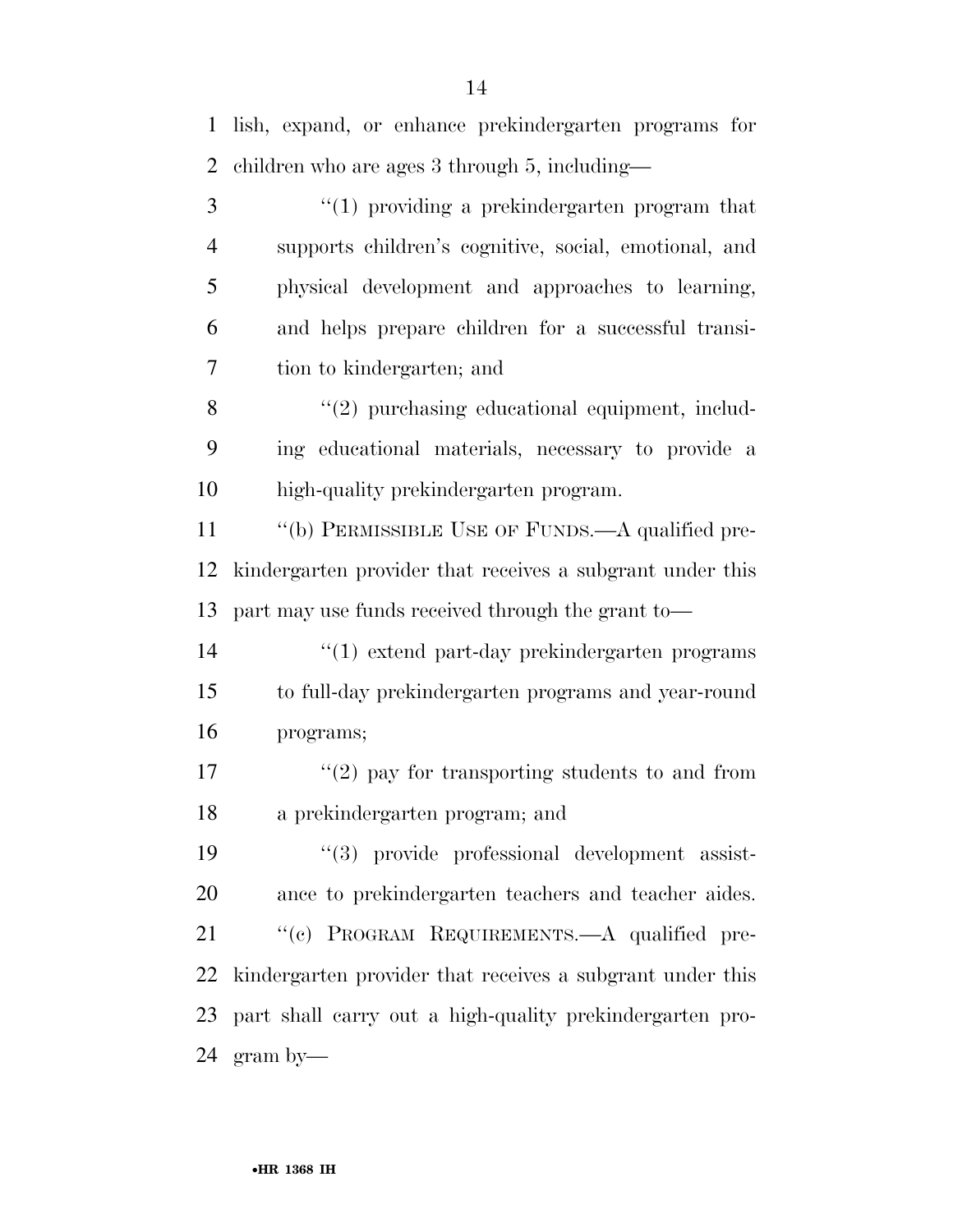| $\mathbf{1}$   | $(1)$ maintaining a maximum class size of 20                 |
|----------------|--------------------------------------------------------------|
| $\overline{2}$ | children, with at least 1 prekindergarten teacher per        |
| 3              | classroom;                                                   |
| $\overline{4}$ | $\lq(2)$ ensuring that the ratio of children to pre-         |
| 5              | kindergarten teachers and teacher aides shall not ex-        |
| 6              | ceed 10 to 1;                                                |
| 7              | $\cdot\cdot$ (3) utilizing a prekindergarten curriculum that |
| 8              | is research- and evidence-based, developmentally ap-         |
| 9              | propriate, and designed to support children's cog-           |
| 10             | nitive, social, emotional, and physical development,         |
| 11             | and approaches to learning; and                              |
| 12             | $"(4)$ ensuring that prekindergarten teachers                |
| 13             | meet the requirements of this part.                          |
| 14             | "SEC. 1848. REPORTING.                                       |
| 15             | "(a) QUALIFIED PREKINDERGARTEN PROVIDER RE-                  |
| 16             | PORTS.—Each qualified prekindergarten provider that re-      |
| 17             | ceives a subgrant from a State under this part shall sub-    |
| 18             | mit an annual report, to the designated State agency, that   |
| 19             | reviews the effectiveness of the prekindergarten program     |
| 20             | provided. Such annual report shall include—                  |
| 21             | $\lq(1)$ data specifying the number and ages of en-          |
| 22             | rolled children, and the family income, race, gender,        |
| 23             | disability, and native language of such children;            |
| 24             | $\lq(2)$ a description of —                                  |
| 25             | "(A) the curriculum used by the program;                     |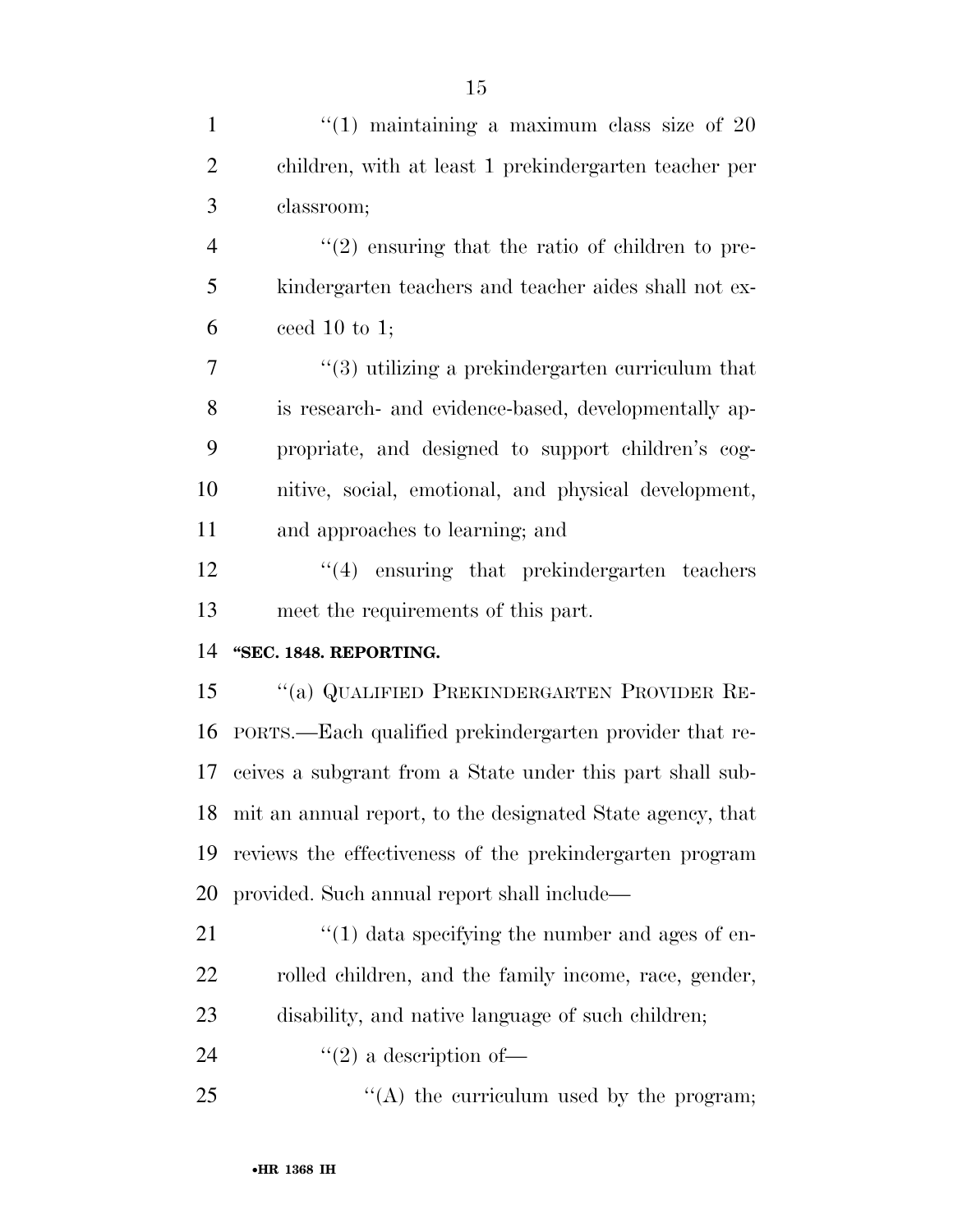| $\mathbf{1}$   | $\lq\lq (B)$ how the curriculum supports the en-            |
|----------------|-------------------------------------------------------------|
| $\overline{2}$ | rolled children's cognitive, social, emotional, and         |
| 3              | physical development and approaches to learn-               |
| $\overline{4}$ | ing; and                                                    |
| 5              | $\lq\lq$ (C) how the curriculum is appropriate for          |
| 6              | children of the culture, language, and ages of              |
| 7              | the children served; and                                    |
| 8              | $\lq(3)$ a statement of all sources of funding re-          |
| 9              | ceived by the program, including Federal, State,            |
| 10             | local, and private funds.                                   |
| 11             | "(b) STATE REPORTS.—Each State that receives a              |
| 12             | grant under this part shall submit an annual report to      |
| 13             | the Secretary detailing the effectiveness of all prekinder- |
| 14             | garten programs funded under this part in the State.        |
| 15             | "(c) REPORT TO CONGRESS.—The Secretary shall                |
| 16             | submit an annual report to Congress that describes the      |
| 17             | State programs of assistance for prekindergarten pro-       |
| 18             | grams funded under this part.                               |
| 19             | "SEC. 1849. PROHIBITED USE OF ASSESSMENTS FOR YOUNG         |
| 20             | <b>CHILDREN.</b>                                            |
| 21             | "Funds available under this part, including funds           |
| 22             | provided as the non-Federal share required under section    |
| 23             | $1844(c)(2)$ , may not be used for assessments of children  |
| 24             | in prekindergarten programs or early childhood develop-     |
| 25             | ment programs for any of the following:                     |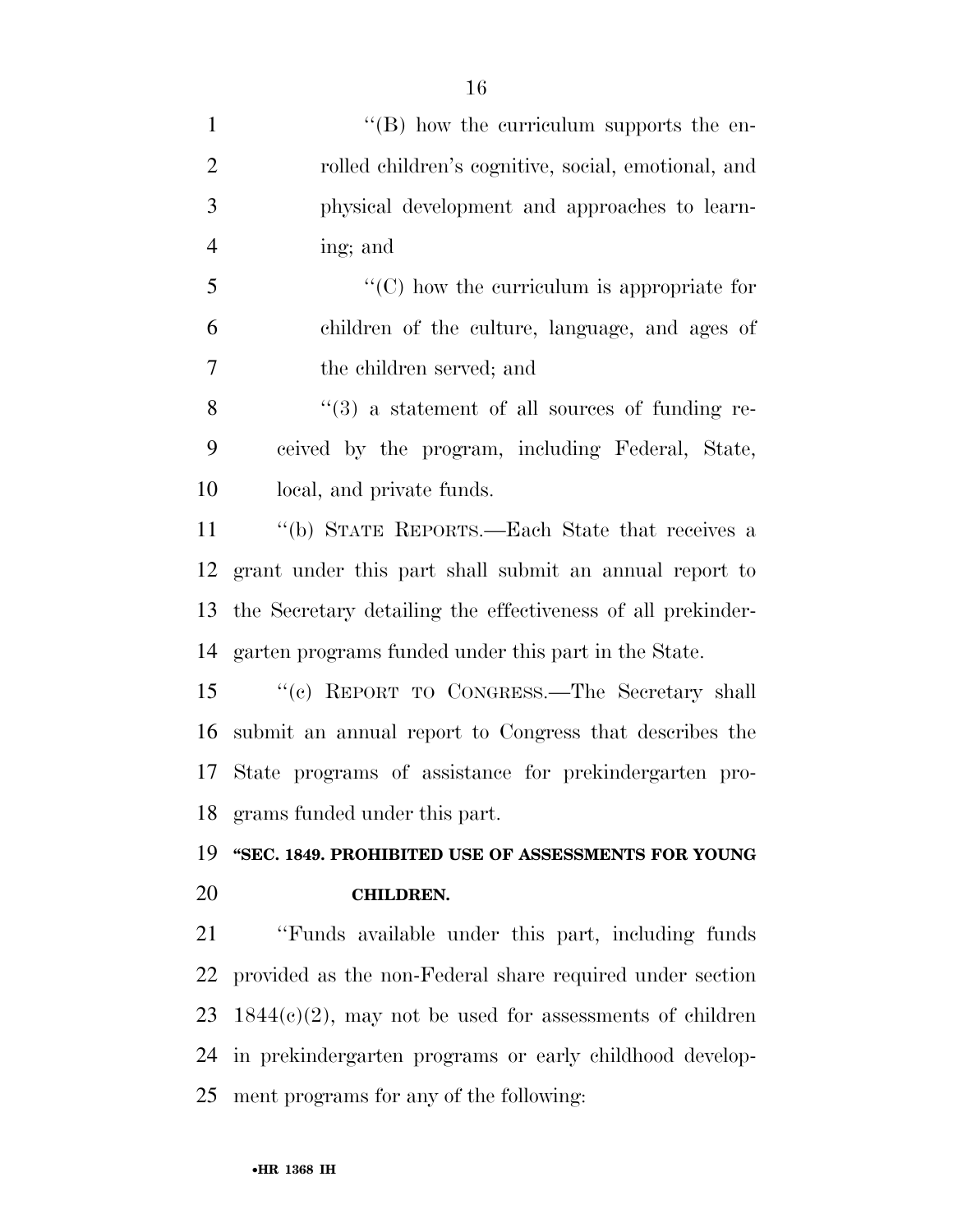| $\mathbf{1}$   | "(a) Assessments that provide or lead to rewards or       |
|----------------|-----------------------------------------------------------|
| 2              | sanctions for individual children, teachers, programs, or |
| 3              | schools.                                                  |
| $\overline{4}$ | "(b) A single assessment used as the primary or sole      |
| 5              | method for assessing program effectiveness.               |
| 6              | $\cdot$ (c) Evaluating children other than for—           |
| 7              | $\lq(1)$ improving instruction or classroom envi-         |
| 8              | ronment;                                                  |
| 9              | "(2) targeting high-quality, evidence-based pro-          |
| 10             | fessional development;                                    |
| 11             | "(3) determining the need for health, mental              |
| 12             | health, disability, or family support services;           |
| 13             | $"(4)$ informing the quality improvement process          |
| 14             | at the State level;                                       |
| 15             | "(5) program evaluation for the purposes of               |
| 16             | program improvement and parent information; or            |
| 17             | $(6)$ research conducted as part of a national            |
| 18             | evaluation.                                               |
| 19             | "SEC. 1850. AUTHORIZATION OF APPROPRIATIONS.              |
| 20             | "There are authorized to be appropriated to carry out     |
| 21             | this part such sums as may be necessary for fiscal years  |
| 22             | 2014 through 2018.".                                      |